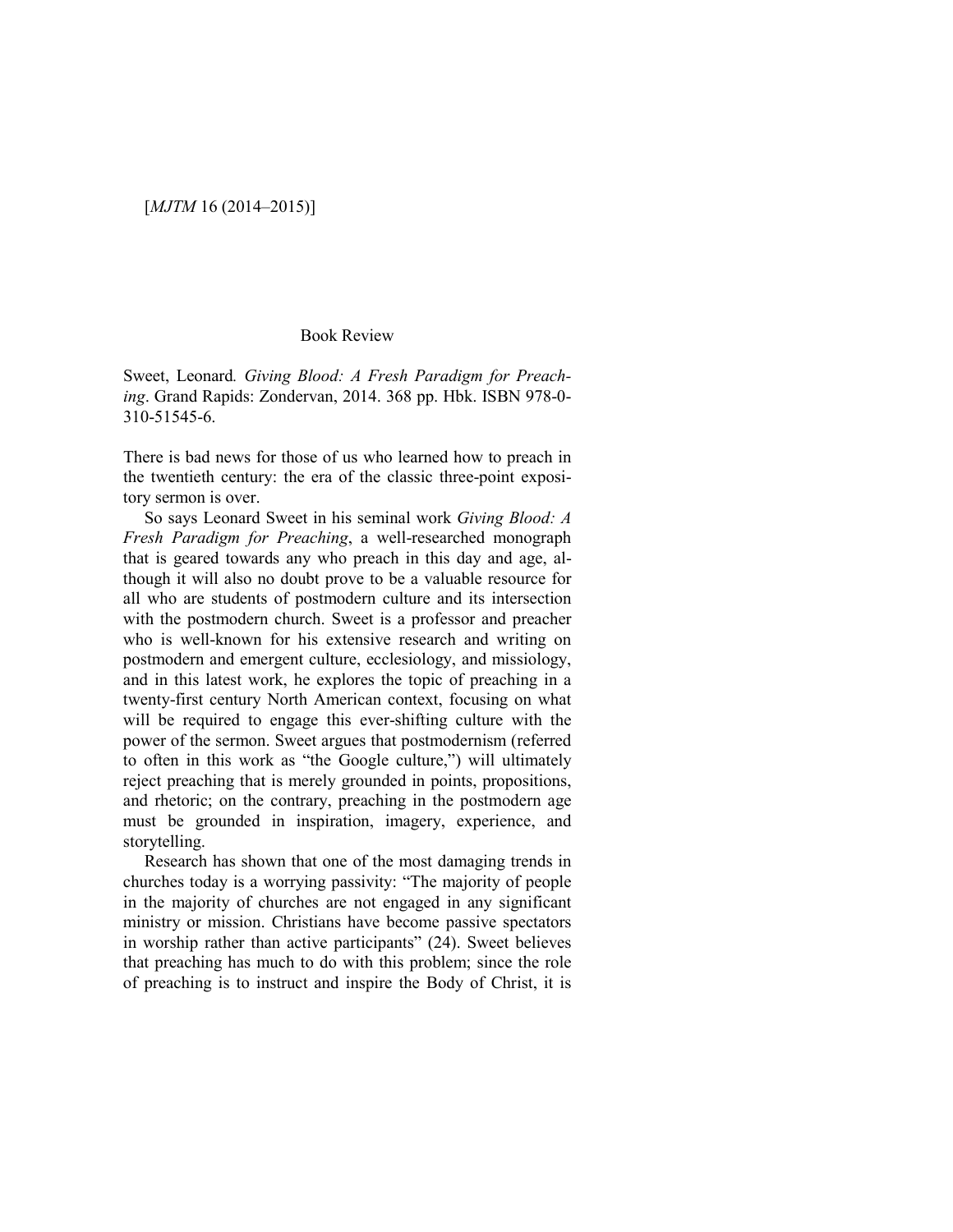# R2 *McMaster Journal of Theology and Ministry* 16

therefore suggested that a lack of motivation or engagement in the Body must find its root problem in the preaching. This notion of preaching as an act that empowers and enlivens the Body is reflected in the title, *Giving Blood*, a phrase that serves as an elaborate metaphor used throughout the work, relaying the idea that preaching nourishes and motivates the Body of Christ, just as blood nourishes and fuels the human body. With many different aspects of preaching being likened to various medical aspects of human blood throughout the book, the metaphor at times seems to get stretched beyond its breaking point, although the overall picture is an interesting one.

According to Sweet, the sure-fire way to dampen the spirits of congregations today is to preach clear-cut expositions of exegetical treatments that are wrapped up in definitive truth-claims, particularly when this is done in a passionless delivery. Modernity valued information, clarity, and rhetoric; postmodernity places a greater value upon inspiration, authenticity, and experience. The world is better connected and better informed than ever before, and is changing at an incredibly rapid rate. Yet, in our multisensory and interconnected world:

we expect people to sit down in straight rows on hard seats and give undivided attention while we take them for a ride on some apocalyptic express or enable sleeper service during our hot-under-thecollar Aesopian moralisms and ramblings about the 1, 2, 3s of this or that? What are we thinking? (243)

Sweet feels that much of the dogmatic, information-based preaching of the twentieth century must evolve into something very different, or else we run the risk of losing our present listeners entirely.

The solution, he suggests, is to instead preach sermons that are "semiotic": this is a preaching model that focuses less on authoritatively declaring clear points and principles from textbased exegesis, and instead focuses on intentionally connecting the listener to Jesus through stories, images, and metaphors, in a way that is inspiring and experiential. As Sweet explains, "A semiotic sermon reads the signs of what God is up to in the world, connects those signs in people's lives with the Jesus story,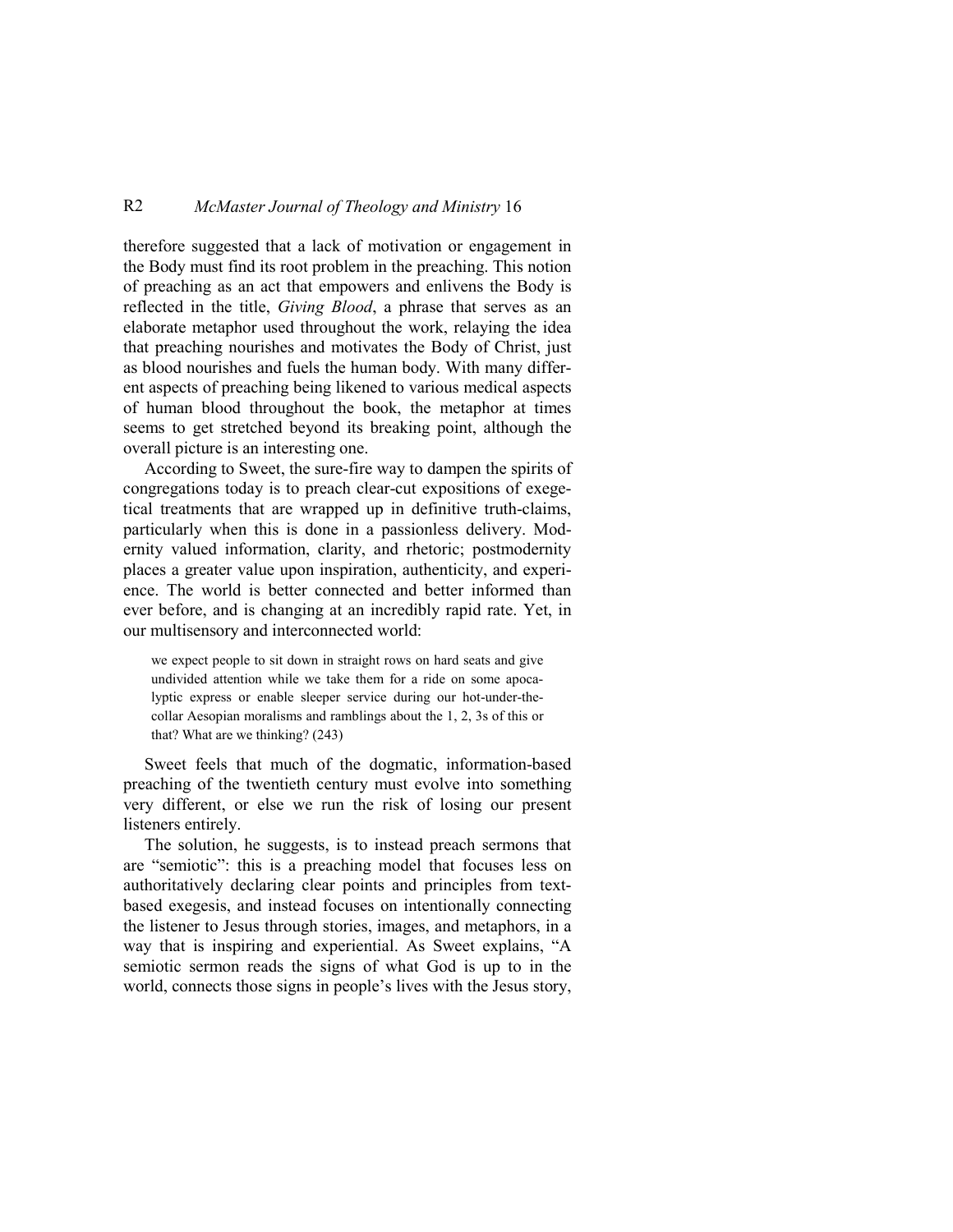and then communicates the gospel by connecting people in relationship to Jesus through stories, images, and gestures" (22). To this he adds the notion of "EPIC" preaching, an acronym describing sermons that are Experiential, Participatory, Imagerich, and that Connect the listener to Jesus in a profound way. While Sweet has a tendency to be repetitive, and is occasionally at fault for mixing too many metaphors in a way that muddies his point, there is nonetheless great value here. For many, this will be a challenging idea with many implications for preaching in the twenty-first century, and in general, Sweet lays it out clearly and convincingly.

He argues his thesis by examining many aspects of preaching throughout the book, including various styles, delivery, the role of Scripture, the passion behind preaching, etc. On every topic, his overarching theme is that the preaching act must connect with our rapidly changing culture, and thus preaching must rapidly change in order to do so. He contends that the Google culture is highly suspicious of dogmatic statements of truth that are proclaimed in the form of points and principles, such as in the style of the classic three-point sermon; instead, he insists, the present culture is passionate about stories, and must engage with stories while navigating their own intellectual and spiritual journey to arrive at the truth themselves. With the billions of dollars in revenue generated by television, movies, and books, the point concerning stories is difficult to argue. And in postmodern culture, where truth is often considered relative and propositions are easily rejected, stories, metaphors, and imagery can become a non-threatening vehicle for people to engage with the gospel in a profound and receivable way. Logic-based rhetoric may be full of biblical truth, and may certainly reach some audiences, but if listeners are generally not able to receive this due to cultural prejudices that have influenced them to be highly skeptical of such statements, then the preacher has failed in the task of communication. Sweet feels that the only way to engage with a culture that speaks in stories is for preachers to become storytellers; by following the example of Christ and his many parables, we engage with our culture in a way that is accessible, and obviously, we follow the example of Christ's teaching style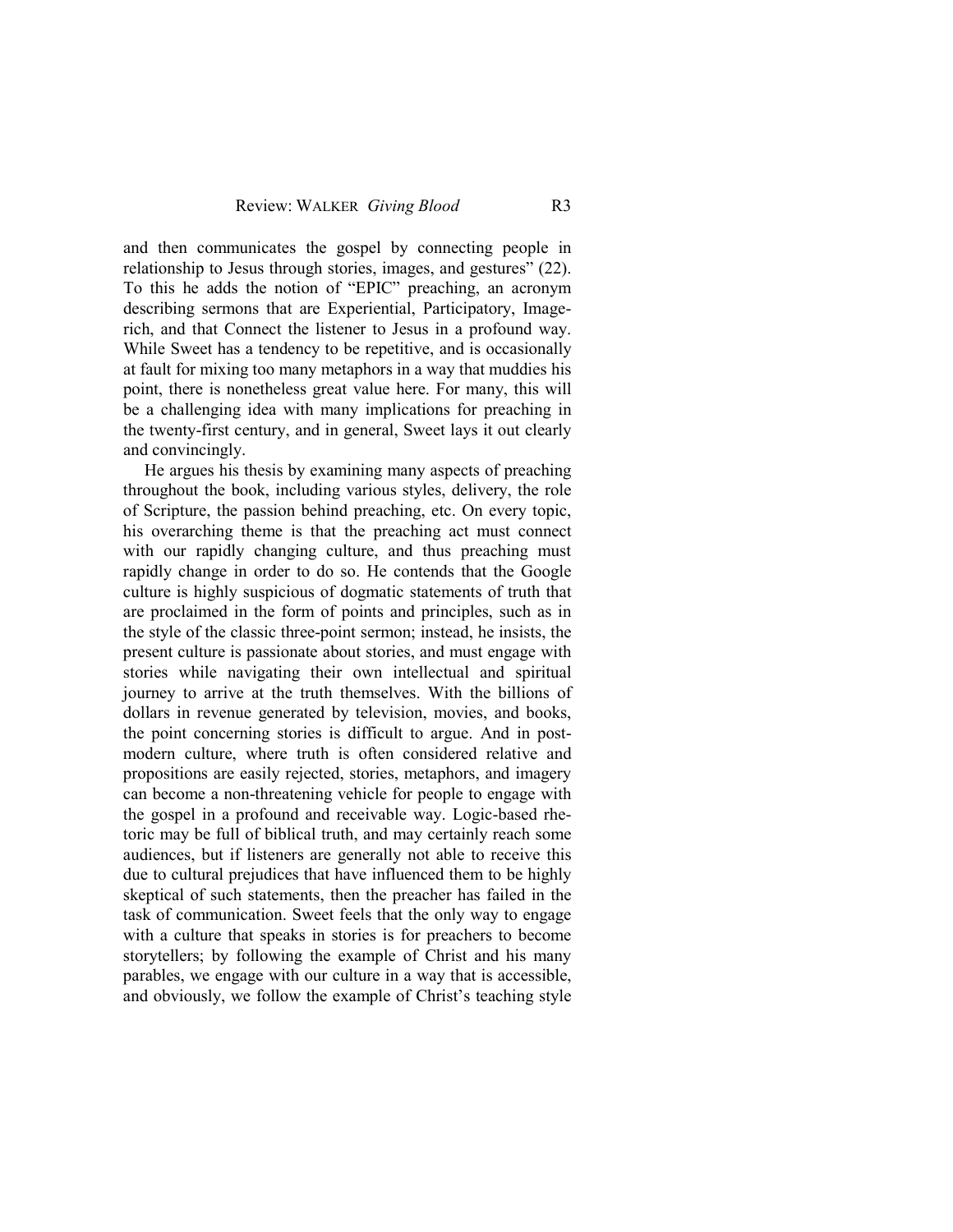## R4 *McMaster Journal of Theology and Ministry* 16

as we do so.

This work is well-researched; in addition to thorough scriptural reference and analysis, and in-depth study into the homiletical methods of Jesus, Sweet also calls upon a vast variety of sources relating to modern homiletics, church history, semiotics, and postmodern culture. Although others have written on the issue of preaching in the twenty-first century, Sweet is perhaps the most well-known "mainstream" author to discuss the matter, making this work an important one, as he has done ample research in order to create something substantive and authoritative on the topic.

It may not be possible to be considered an "expert" on postmodernism, as this world changes so rapidly, but if anyone can be called such a thing, then Sweet can safely be considered in that category. He rightly defines and explains the generational and cultural shifts that we are currently navigating, and correctly discerns the ecclesiological shifts that must accompany them, lest we find ourselves ministering in ways that have long since lost their effectiveness. His consistent contention that the Google culture tends to resist dogmatic truth statements is well-established in the field of postmodern studies, and the acceptance of this idea will no doubt have a major effect on preaching, as preachers must consider how to proclaim their understanding of truth in a way that is accessible to the listeners in the pews.

Sweet, a preacher himself, also understands the "art" of preaching with beautiful clarity, and any preacher will likely feel their heart stirred, even as their minds are challenged, as they consider the effect that the Word of God can and should have on their hearers. Sweet in no way diminishes the primary role that preaching should hold for a congregation (as postmodern preachers are occasionally wont to do); rather, he wrestles with how preaching must adapt to a new millennium, to engage a culture swamped with information-overload. He effectively demonstrates the beauty and the power of preaching, but also the reality of the world that we live in, and does so in a manner that is simultaneously challenging, convicting, convincing, and inspiring.

One issue with the book's premise, which seems to affect many authors who engage the issue of the postmodern church, is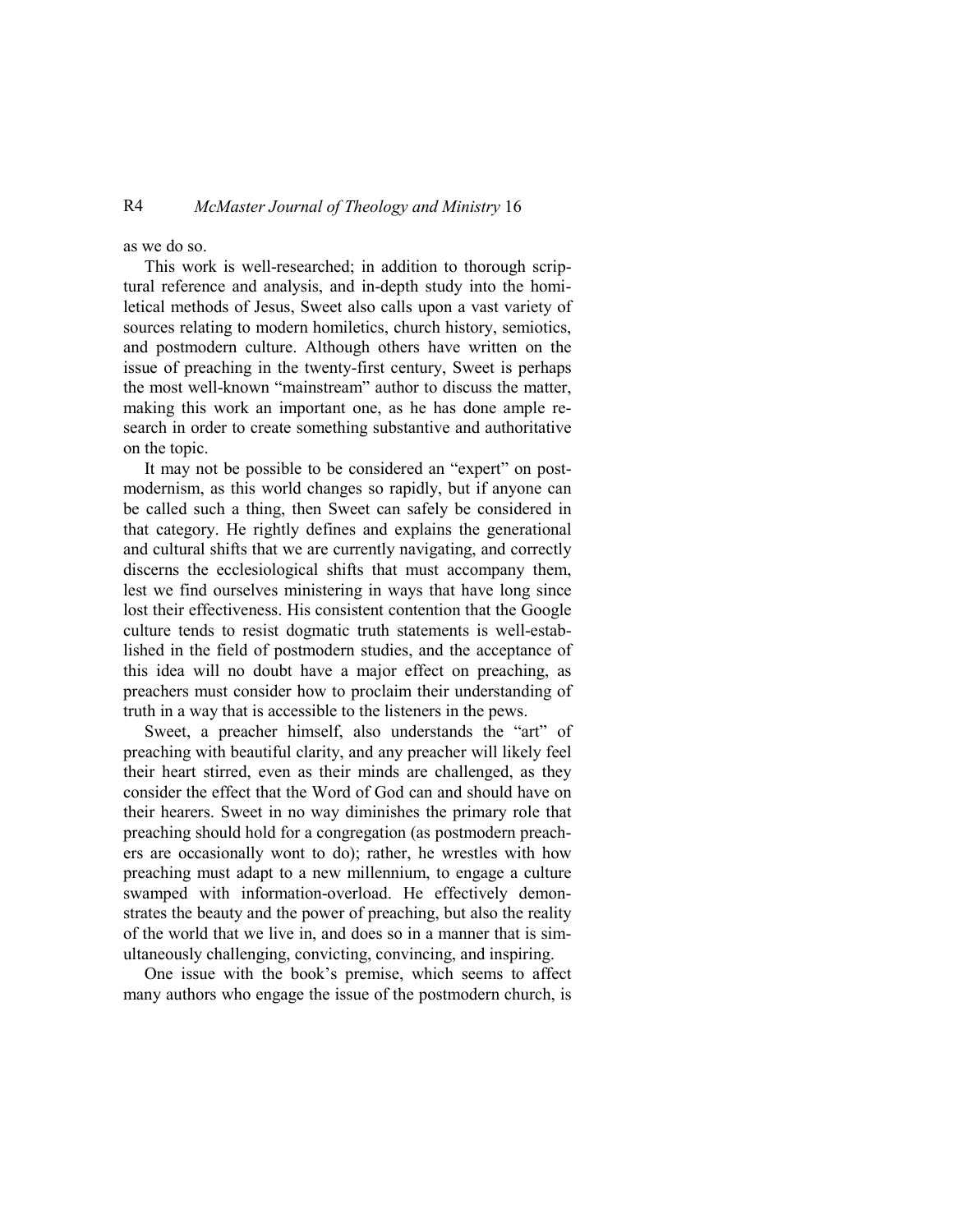that there is an assumption that "postmodernity" affects everyone in equal measure, and that all people in a church are in agreement on such matters. We know experientially, however, that there are great generational divides in our churches, and that not everyone agrees with the Google culture's view of the world or the church. Churches are full of Boomers who are well-grounded in modernity, and who would almost certainly be frustrated with a major shift in preaching that moved entirely away from their own values of clarity and propositional truth (to make the point, even this is a generality!). Sweet runs the risk of overgeneralizing what "culture" entails, as much of what he says regarding the Google culture may certainly be true of the under-40's in any given church; however, this of course is not the entire makeup of the church. What is a multi-generational church to do in order to take Sweet's message to heart, and understand the changes that must come, while still ministering effectively to older generations who feel differently? Unfortunately, the book has little to say on this difficult matter, instead implying that churches must simply embrace the semiotic model, or risk losing people. The message is that the Google culture needs to be reached in a new way, and this is certainly true—but this is not the only cultural factor at play within our churches. Thus, the entire issue must be wrestled with prayerfully and carefully by pastors and preachers everywhere, even as we move forward towards the type of preaching solutions that Sweet proposes.

As a research tool, this book is an important resource for anyone who preaches, of course, but also for anyone who seeks to understand postmodern culture and the postmodern church; it is full of essential resources and information for further study on ministry in the twenty-first century. Denominational leaders would also do well to investigate it, as it gives crucial insight into the nature of the generational challenges that we are facing in our churches. Although lacking in suggestions for how to bridge generational gaps on the issue of preaching, Sweet clearly and persuasively lays out the case for new ways that the Google culture can be reached with the sermon and how preaching might shift for a new generation.

A master of semiotic preaching himself, Sweet "practices